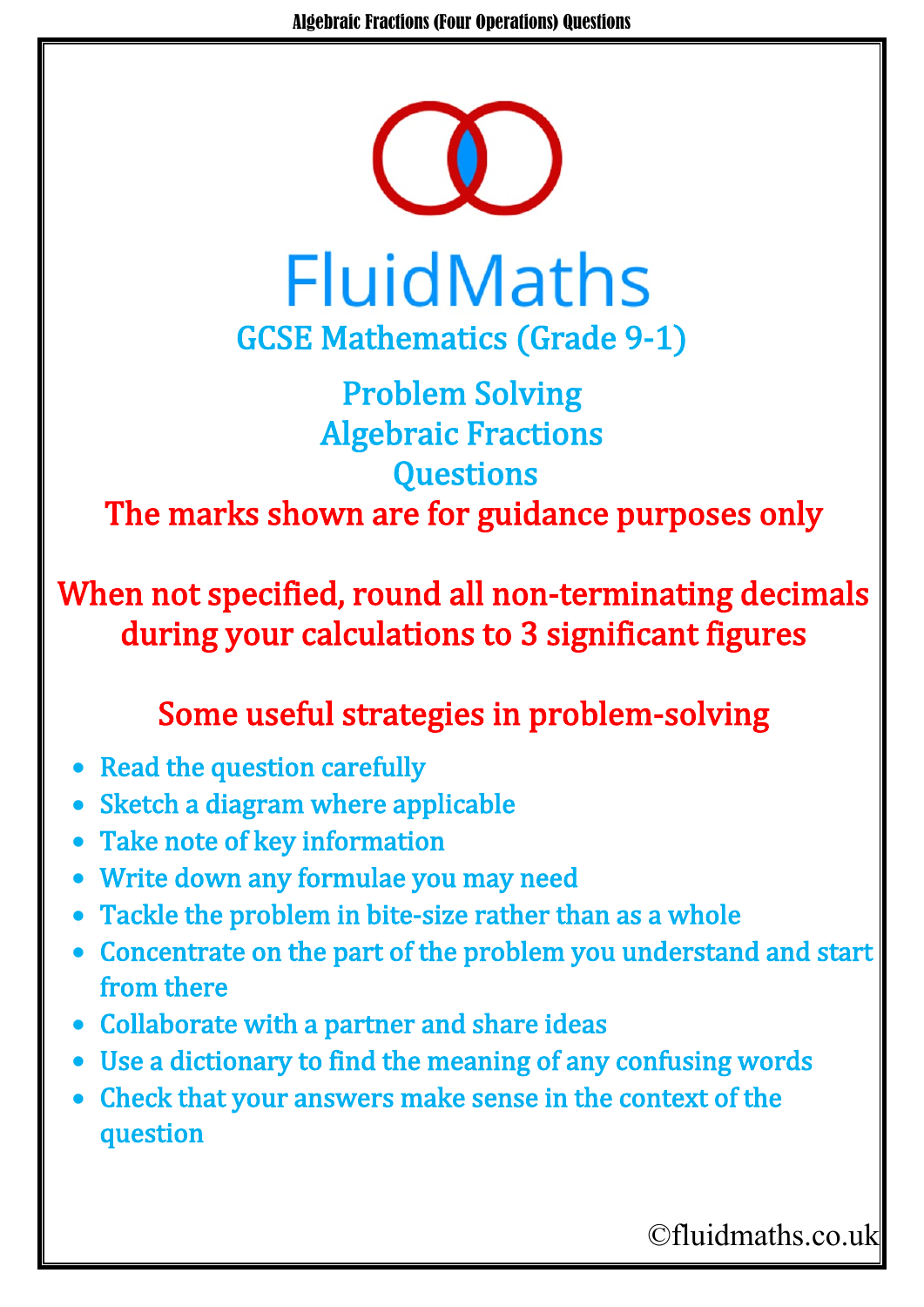## Algebraic Fractions (Four Operations) Questions

| 1                       | Given that $x\frac{1}{2} + 3x\frac{1}{3} = 20\frac{5}{6}$                                                           |                 |
|-------------------------|---------------------------------------------------------------------------------------------------------------------|-----------------|
|                         | What is the value of the whole number $x$ ?                                                                         | <b>4marks]</b>  |
| $\mathbf{2}$            |                                                                                                                     | [3marks]        |
| 3                       | Simplify $4\frac{2x}{3} + 5\frac{x}{4}$ as far as possible<br>Given that $\frac{1}{2} + \frac{x}{y} = 1\frac{2}{3}$ |                 |
|                         | What is the value of the expression $x + y$ ?                                                                       | <b>3marks</b> ] |
| $\overline{\mathbf{4}}$ | Given that $\frac{a}{4} + \frac{b}{7} = \frac{25}{28}$                                                              |                 |
|                         | where a and b are different whole numbers                                                                           |                 |
|                         | What is the value of the expression $a + b$ ?                                                                       | [5marks]        |
| 5                       | Given that $\frac{x}{6} + \frac{y}{5} = \frac{33}{30}$                                                              |                 |
|                         | Where $x$ and $y$ are positive whole numbers                                                                        |                 |
|                         | What is the value of the expression $\frac{x}{6} - \frac{y}{5}$ ?                                                   | [4marks]        |
| 6                       | Given that $\frac{x}{2} + \frac{x}{2} = 5$ and $\frac{x}{3} - \frac{y}{3} = 4$                                      |                 |
|                         | Workout the value of $y$                                                                                            | <b>[3marks]</b> |
| $\overline{7}$          | Given that $\frac{x}{5} + \frac{6}{7} = \frac{86}{35}$                                                              |                 |
|                         | What is the value of $x$ ?                                                                                          | 3marks]         |
| 8                       | Given that $\frac{x}{8} \times \frac{5}{x} = \frac{px}{3} \div \frac{4}{5}$                                         |                 |
|                         | Find the value of p when $x = 4$ ?                                                                                  | [3marks]        |
| 9                       | Simplify fully $\frac{x^2+x-6}{x^2-3x+2} \times \frac{x^2-x}{x^2-9}$                                                | [3marks]        |
| <b>10</b>               | Given that $\frac{(x+4)^2}{3x} \div \frac{2x+8}{15x} = ax + 10$ ,<br>What is the value of a as a decimal?           | [4marks]        |